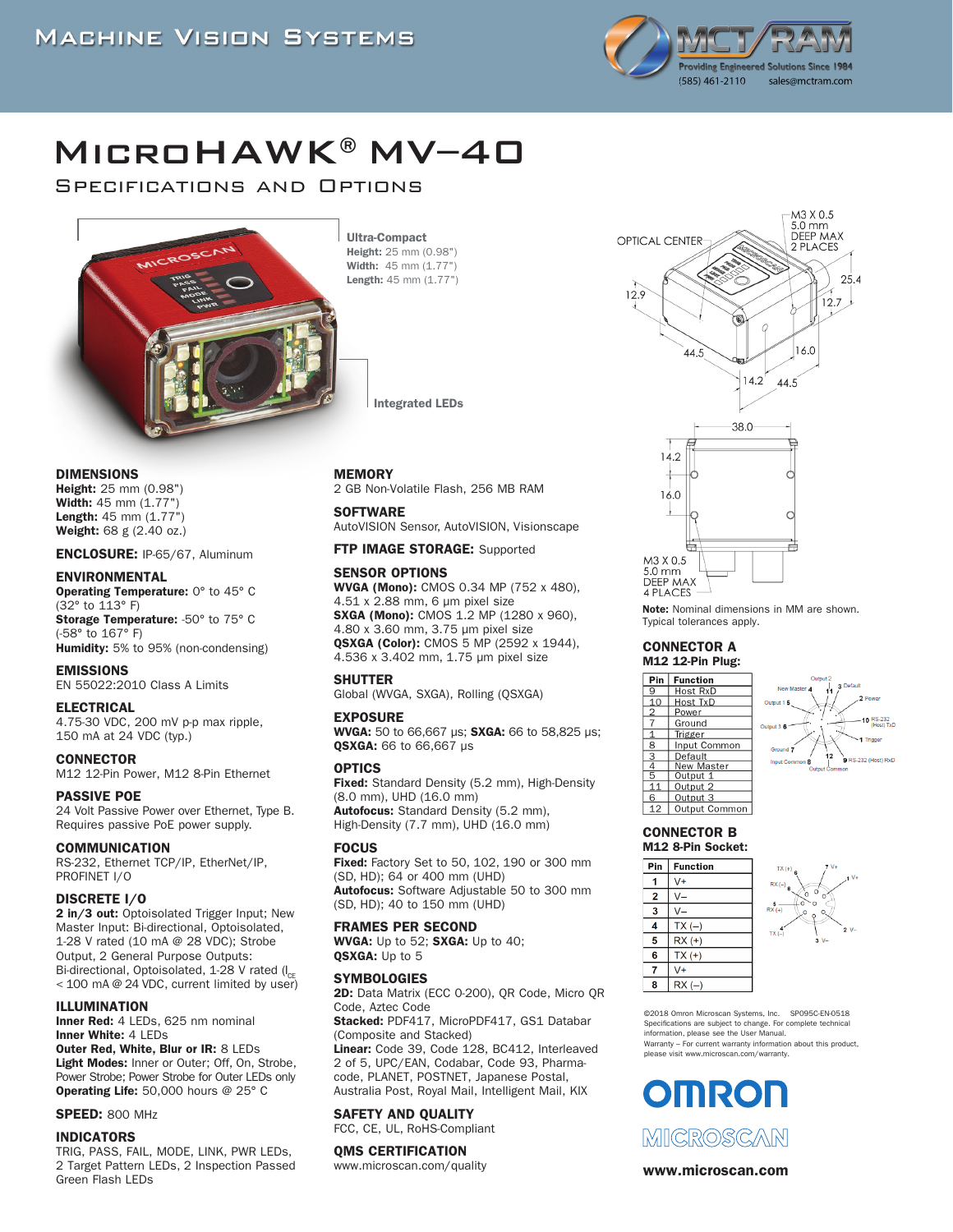# MicroHAWK®MV–40 Field of View and Read Range Charts

# WVGA Sensor Fixed Focus Read Ranges

|                                 |     |     | <b>WVGA HIGH-DENSITY</b> |                                      |        |                        |                     | <b>WVGA STANDARD DENSITY</b> |     |                                      |        |                        |                            |
|---------------------------------|-----|-----|--------------------------|--------------------------------------|--------|------------------------|---------------------|------------------------------|-----|--------------------------------------|--------|------------------------|----------------------------|
| <b>Focus</b><br><b>Distance</b> |     |     | Field<br>of View         | <b>Typical 2D</b><br><b>Mil Size</b> |        | Depth of Field<br>(mm) | Min. 2D<br>Mil Size | Field<br>of View             |     | <b>Typical 2D</b><br><b>Mil Size</b> |        | Depth of Field<br>(mm) | Min. 2D<br><b>Mil Size</b> |
| in.                             | mm  | in. | mm                       | mil size                             | Inside | Outside                | mil size            | in.                          | mm  | mil size                             | Inside | Outside                | mil size                   |
| 2.0                             | 50  | 1.4 | 35                       | 7.5                                  | 43     | 58                     | 5                   | 2.0                          | 50  | 10                                   | 38     | 65                     | 7.5                        |
| 2.5                             | 64  | 1.5 | 38                       | 7.5                                  | 55     | 73                     | 5                   | 2.2                          | 55  | 10                                   | 49     | 78                     | 7.5                        |
| 3.2                             | 81  | 1.9 | 49                       | 10                                   | 65     | 97                     | 7.5                 | 2.8                          | 70  | 15                                   | 56     | 106                    | 10                         |
| 4.0                             | 102 | 2.6 | 65                       | 10                                   | 83     | 121                    | 10                  | 3.7                          | 94  | 20                                   | 52     | 152                    | 15                         |
| 5.2                             | 133 | 3.1 | 80                       | 15                                   | 90     | 176                    | 10                  | 4.5                          | 115 | 20                                   | 78     | 187                    | 15                         |
| 7.5                             | 190 | 4.5 | 114                      | 20                                   | 133    | 246                    | 15                  | 6.5                          | 165 | 30                                   | 128    | 252                    | 20                         |
| 11.8                            | 300 | 7.1 | 180                      | 30                                   | 179    | 422                    | 30                  | 10.2                         | 260 | 40                                   | 219    | 381                    | 30                         |

## Example Read Range:



# SXGA Sensor Fixed Focus Read Ranges

|                                                     |     |                                      | <b>SXGA HIGH-DENSITY</b> |          |                     |                  |          |                                      |     | <b>SXGA STANDARD DENSITY</b> |                     |         |          |
|-----------------------------------------------------|-----|--------------------------------------|--------------------------|----------|---------------------|------------------|----------|--------------------------------------|-----|------------------------------|---------------------|---------|----------|
| Field<br><b>Focus</b><br><b>Distance</b><br>of View |     | <b>Typical 2D</b><br><b>Mil Size</b> | Depth of Field<br>(mm)   |          | Min. 2D<br>Mil Size | Field<br>of View |          | <b>Typical 2D</b><br><b>Mil Size</b> |     | Depth of Field<br>(mm)       | Min. 2D<br>Mil Size |         |          |
| in.                                                 | mm  | in.                                  | mm                       | mil size | Inside              | Outside          | mil size | in.                                  | mm  | mil size                     | Inside              | Outside | mil size |
| 2.0                                                 | 50  | 1.5                                  | 37                       | 5        | 47                  | 55               | 3.3      | 2.1                                  | 53  | 7.5                          | 37                  | 64      | 5        |
| 2.5                                                 | 64  | 1.6                                  | 41                       | 5        | 58                  | 70               | 3.3      | 2.3                                  | 59  | 7.5                          | 49                  | 78      | 5        |
| 3.2                                                 | 81  | 2.0                                  | 52                       | 7.5      | 70                  | 92               | 5        | 2.9                                  | 75  | 7.5                          | 60                  | 102     | 7.5      |
| 4.0                                                 | 102 | 2.7                                  | 69                       | 7.5      | 88                  | 116              | 5        | 3.9                                  | 100 | 10                           | 74                  | 131     | 7.5      |
| 5.2                                                 | 133 | 3.4                                  | 85                       | 10       | 107                 | 159              | 7.5      | 4.8                                  | 123 | 10                           | 88                  | 161     | 10       |
| 7.5                                                 | 190 | 4.8                                  | 122                      | 15       | 137                 | 243              | 10       | 6.9                                  | 175 | 15                           | 115                 | 265     | 15       |
| 11.8                                                | 300 | 7.6                                  | 192                      | 20       | 185                 | 400              | 15       | 10.9                                 | 277 | 20                           | 224                 | 427     | 20       |

## Example Read Range:



# QSXGA Sensor Fixed Focus Read Ranges

|                                 |     |     |                  | <b>OSXGA HIGH-DENSITY</b>            |        |                        |                     |                  |     | <b>OSXGA STANDARD DENSITY</b> |        |                                      |          |                        |                            |
|---------------------------------|-----|-----|------------------|--------------------------------------|--------|------------------------|---------------------|------------------|-----|-------------------------------|--------|--------------------------------------|----------|------------------------|----------------------------|
| <b>Focus</b><br><b>Distance</b> |     |     | Field<br>of View | <b>Typical 2D</b><br><b>Mil Size</b> |        | Depth of Field<br>(mm) | Min. 2D<br>Mil Size | Field<br>of View |     |                               |        | <b>Typical 2D</b><br><b>Mil Size</b> |          | Depth of Field<br>(mm) | Min. 2D<br><b>Mil Size</b> |
| in.                             | mm  | in. | mm               | mil size                             | Inside | Outside                | mil size            | in.              | mm  | mil size                      | Inside | Outside                              | mil size |                        |                            |
| 2.0                             | 50  | 1.4 | 35               | 5                                    | 46     | 55                     | 3.3                 | 2.0              | 51  | 5                             | 43     | 59                                   | 3.3      |                        |                            |
| 2.5                             | 64  | 1.5 | 39               | 5                                    | 59     | 68                     | 3.3                 | 2.2              | 57  | 5                             | 55     | 72                                   | 3.3      |                        |                            |
| 3.2                             | 81  | 2.0 | 50               | 5                                    | 74     | 87                     | 3.3                 | 2.8              | 72  | 5                             | 69     | 92                                   | 5        |                        |                            |
| 4.0                             | 102 | 2.6 | 66               | 5                                    | 94     | 110                    | 3.3                 | 3.8              | 96  | 7.5                           | 80     | 124                                  | 5        |                        |                            |
| 5.2                             | 133 | 3.2 | 81               | 7.5                                  | 112    | 153                    | 5                   | 4.6              | 117 | 7.5                           | 107    | 159                                  | 7.5      |                        |                            |
| 7.5                             | 190 | 4.6 | 116              | 10                                   | 154    | 227                    | 7.5                 | 6.6              | 168 | 10                            | 150    | 231                                  | 10       |                        |                            |
| 11.8                            | 300 | 7.2 | 184              | 15                                   | 227    | 373                    | 10                  | 10.4             | 265 | 15                            | 203    | 397                                  | 15       |                        |                            |

## Example Read Range:



# UHD Fixed Focus Read Ranges

| <b>SXGA UHD - 64 MM</b> |        |                        |                      |       |  |  |  |  |  |
|-------------------------|--------|------------------------|----------------------|-------|--|--|--|--|--|
| Min. 1D<br>Element      |        | Depth of Field<br>(mm) | <b>Field of View</b> |       |  |  |  |  |  |
| mil size                | Inside | Outside                | Hor.                 | Vert. |  |  |  |  |  |
| $\overline{2}$          | 63.5   | 64.5                   |                      |       |  |  |  |  |  |
| 2.5                     | 62.5   | 66                     | 16.5                 | 12.5  |  |  |  |  |  |
| 3                       | 62.5   | 66                     |                      |       |  |  |  |  |  |
| 3.3                     | 62.5   | 67                     |                      |       |  |  |  |  |  |

| <b>SXGA UHD - 400 MM</b>  |        |                        |                      |       |  |  |  |  |
|---------------------------|--------|------------------------|----------------------|-------|--|--|--|--|
| <b>Min. 2D</b><br>Element |        | Depth of Field<br>(mm) | <b>Field of View</b> |       |  |  |  |  |
| mil size                  | Inside | Outside                | Hor.                 | Vert. |  |  |  |  |
| 7.5                       | 360    | 415                    |                      |       |  |  |  |  |
| 10                        | 351    | 429                    |                      |       |  |  |  |  |
| 15                        | 325    | 451                    | 114                  | 86    |  |  |  |  |
| 20                        | 309    | 466                    |                      |       |  |  |  |  |
| 30                        | 293    | 512                    |                      |       |  |  |  |  |
| 40                        | 303    | 563                    |                      |       |  |  |  |  |

Note: Minimum 1D element is typically 1/2 the size of minimum 2D element. Example: 10 mil 2D = 5 mil 1D.

Omron Microscan and all product names and logos as noted are trademarks<br>or registered trademarks of Omron Microscan Systems, Inc. All other<br>trademarks are the property of their respective owners.